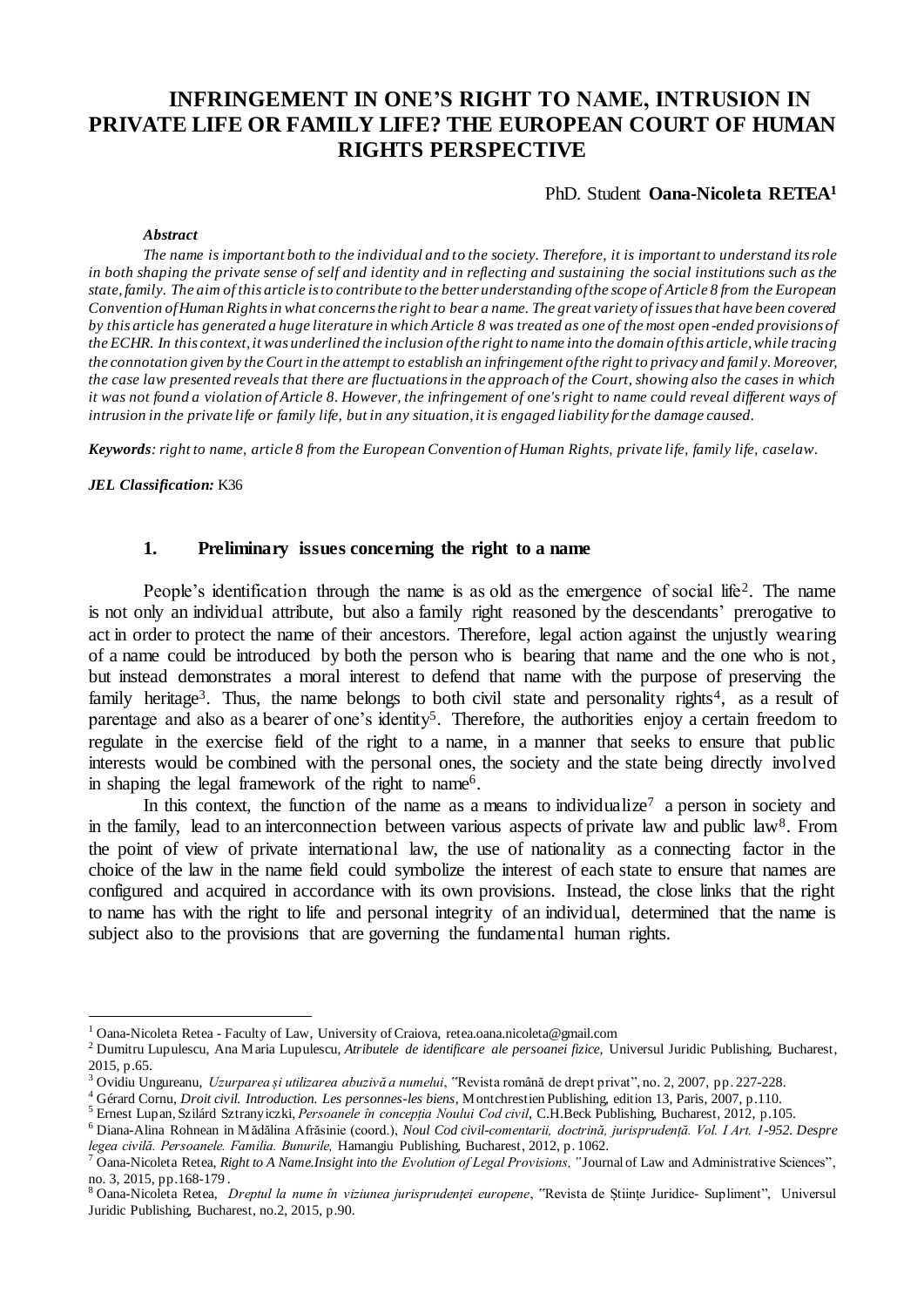The European Convention of Human Rights (ECHR) does not explicitly grant protection to right to name<sup>9</sup> unlike other international instruments for the protection of human rights such as: the International Covenant regarding Civil and Political Rights<sup>10</sup> (article 24, paragraph 2), Convention on the Rights of the Child<sup>11</sup> (article 7 and article 8), Inter-American Convention on Human Rights (article 18).

In its caselaw, the European Court of Human Rights held that a person's right to a name and surname<sup>12</sup>, as an identification attribute of one person and as a means that emphasizes a connection with a certain family, should be included in the domain of Article 8 or in the structure of the concept of "private life" 13 . In the same direction, the right to name could be inserted into the area of the concept of "family life"<sup>14</sup>, within the meaning of the same provision. The means of invading one's private and family life by violating the right to name, are different and when is necessary they are involving liability for damage caused<sup>15</sup>. Next we are going to analyze the infringements on the right to name found by the Court<sup>16</sup>, stopping us comprehensively on how it was justified the inclusion of the right to a name under the protection of certain provisions. We structure our analysis according to the name's inclusion in the notion of private life or of that of family life, while stressing the situations in which the Court refused to include the right to name within the scope of Article 8 ECHR.

# **2. Caselaw of the European Court from Strasbourg on the right to name under Article 8 of the European Convention on Human Rights**

The plethora of issues that have been treated by the scope of Article 8 of the Convention imposed an approach and also a generous interpretation, being perceived as one of the most comprehensive and open provisions of the ECHR. In this context, it was felt the necessity to determine the circumstances that were perceived by the European Court as a violation of the right to name, for the purposes of an infringement of Article 8 enshrined to the respect of the right of private and family life, in the absence of express provisions in the Convention of the right to name as a personality right and an attribute of individual identification. Violations of the right to name concern multiple and a variety of situations that differ one to another and that are distinct qualified by the European Court in Strasbourg. The notion of "private life" and "family life" does not have a particular content. Therefore this analys depicts both situations that are included in the scope of the two notions and the meaning and appreciation of the Court as an infringement of the right under Article 8 ECHR.

The European Court of Human Rights decides it is in the scope of article 8, in the sense of interference with the private life, what happened in the judgment of *Znamenskaya v. Russia*<sup>17</sup>. This situation reveals the applicant being pregnant and having a miscarriage at 35 weeks . Despite her efforts, her ex-husband's name was filled in the bith and death certificate entry ,although she declared she had a certain relationship for some time with another person. Because the mother's partner was arrested, he was unable to to recognize the paternity. Following these events, the latter deceased and the applicant asked the court to change the father's name in the dead child's document<sup>18</sup>. In March

<sup>9</sup> Walter Pintens in Jürgen Basedow, Klaus J.Hopt, Reinhard Zimmermann, Andreas Stier, *The Max Planck Encyclopedia of European Private Law*, Vol. I, Oxford University Press, Oxford, 2012, p.1036.

 $10$  Romania ratified the pact on October 31, 1974 by Decree no. 212, published in the "Official Gazette of Romania", part I, no. 146 of 20 November 1974.

<sup>11</sup>Republished in the Official Gazette no. 314 of 13 June 2001.

<sup>12</sup> Radu Chiriță, *Convenția europeană a drepturilor omului. Comentarii și explicații,* Vol. II, C.H. Beck Publishing House, Bucharest, 2007, p. 43.

<sup>&</sup>lt;sup>13</sup> Liz Heffernan, *Human rights: a European perspective*, Round Hall Press, Dublin, 1994, pp.155-156.

<sup>&</sup>lt;sup>14</sup> Isabelle Barrière Brousse, Mélina Douchy-Oudot, *Les contentieux Familiaux. Droit interne, international et Européen*, Lextenso Publishing, Paris, 2013, p.120.

<sup>15</sup> Călina Jugastru, *Respectul vieții private-delimitări conceptuale, precizări privind domeniul protecției legale,* Inst. de Ist."G. Bariţiu", Series Humanistica, Cluj-Napoca, tom.II, 2004, p.347.

<sup>&</sup>lt;sup>16</sup> Ovidiu Ungureanu, Cornelia Munteanu, *Drept civil. Persoanele în reglementarea noului Cod Civil*, Hamangiu Publishing, Bucharest, 2015, p.239.

<sup>17</sup> ECHR, Case Znamenskaya v. Russia, 2 June 2005.

<sup>18</sup>The document is available online at: http://jurisprudentacedo.com/Znamenskaya-contra-Federatia-Rusa-Copil-nascut-mort-Numeletatalui-din-certificatul-de-deces-Schimbarea-numelui.html, accessed on 26.07.2016.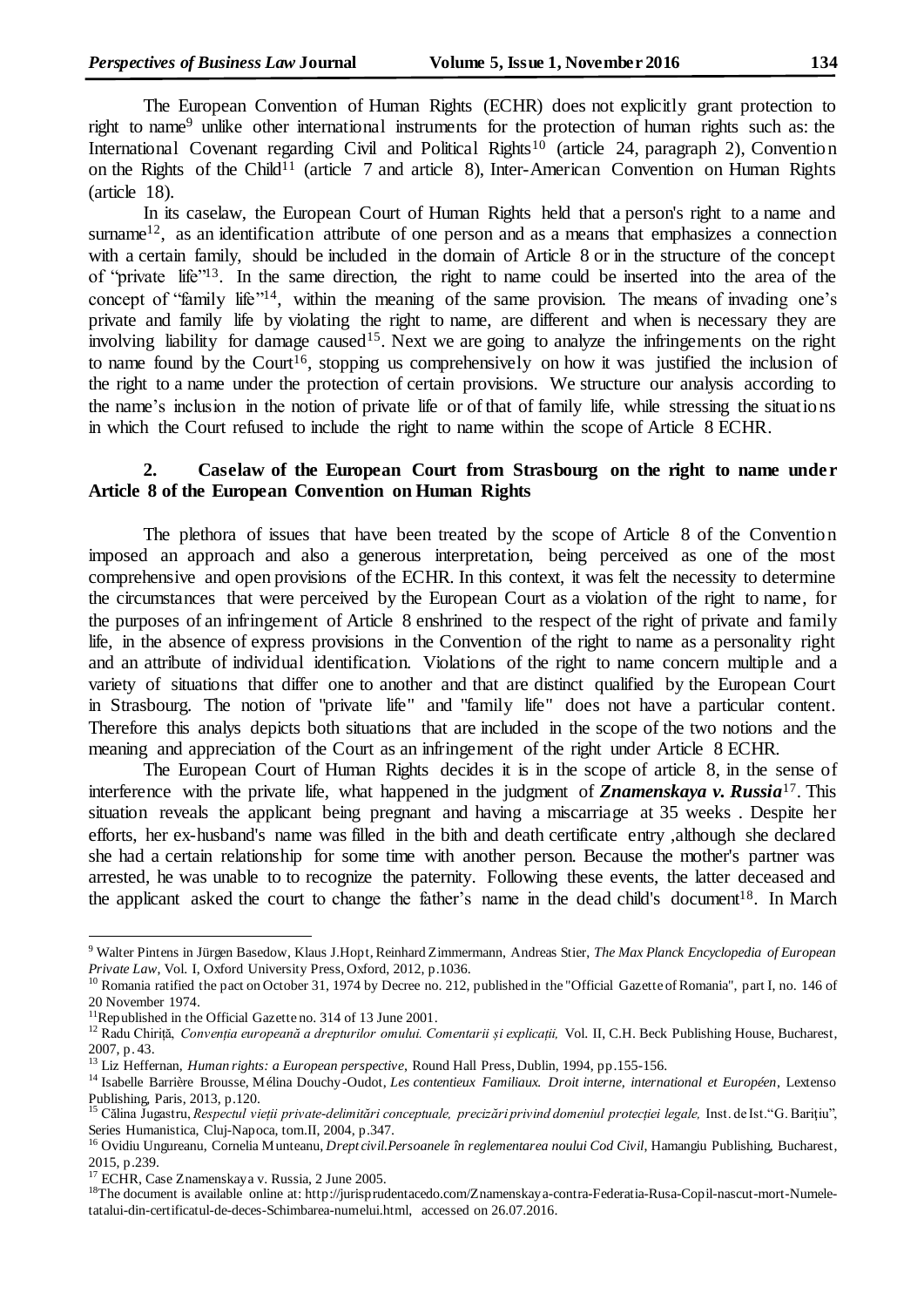2001 the Russian national court refused the request citing the grounds that its provisions apply only to the paternity question for children born alive. The European Court ruled on the request stating that changing the name of the dead child was trying to underline the link with the biological father and the applicant acted in virtue of this aspect integrated into the right to private life<sup>19</sup>.

In addition, also as an interference in one's private life is the criminal offence of identity theft considered, the Court ruling in this regard in the case of *Romet v. Netherlands*<sup>20</sup> . In 1995 his driving license was stolen, the applicant denouncing the crime to the competent authorities in November. Subsequently, in the vehicle monitoring system were recorded 1737 registrations on his name, and the aplicant received an impressive number of fines, notifications in order to pay the taxes. The applicant was not only sued for not paying the fines, but he was also detained by the police, and all social benefits he was receiving were withdrawn due to the number of vehicles on his name. After numerous requests, only in 2004 those registrations were canceled, but only with effect for the future and not for the past ones.

As we can see, the authorities' mistake to invalidate the driving license has triggered an abuse of law included by the Court in the scope of art. 8. The European court sanctioned the Netherlands on the rationality that the competent authorities have failed to take the necessary steps at an administrative level to avoid such a situation. To be noted that the stolen license was invalidated when a new one was issued (March 1997) and the competent institutions took action only in 2004. Therefore, the state was fined with  $9,000$  euros because of infrigement of art. 8 of the Convention<sup>21</sup>.

The Court also decided in the case of *Daróczy v. Hungary* (judgment of 1 July 2008) that, beyond the recognition of a broad discretion of states in matters, the applicant's request, (Tibor Ipolyné Daróczy,) to change the patronymic name constitutes a violation of the right to private life. After marriage, in 1950, the applicant chose to use her husband's name Tibor Daróczy Ipoly, which was adjusted the suffix "-né". Based on the regulations in force at that time, her name had to be of the form: "Tibor Ipolyné Daróczy" but on the grounds that her life partner often used only his first name, she was registred as:"Tiborné Daróczy". What is remarcable, is that the error was revealed only in 2004 when after she had lost her identity document, she asked for the release of a new one and her name was entered in the correct version<sup>22</sup>. Since she used that name for more than 50 years, she made a request to the competent authorities to continue with it. Her application was refused because there was no possibility to use a name, other than the one of her husband.

The Court noted that since the original name which she had used for more than 50 years including to open a bank account ,to vote, being registered as so on the electoral lists, did neither violate her husband's right who had died in the meantime nor jeopardize the authenticity of the state records, ruling that there was an unjustified imbalance between the public interest and her rights. Because of the "inappropriate" registration by civil service, the infliction to change the name was considered as a rigid restriction, violating art. 8 of the Convention. It should be noted that when the procedure<sup>23</sup> regarding the name change lasts very long, it falls under art. 6 of the Convention.

Both the Court of Justice of the European Union (in the case Ilonka Sayn-Wittgenstein v. Landeshauptmann von Wien<sup>24</sup>) and the European Court of Human Rights delivered that the noble titles even if they are in the composition of a name, they cannot be accepted as part of it as an identifier of an individual in the family and social level. Thus, the ECHR decision in this regard in the case Bernadotte v. Switzerland<sup>25</sup>. ECHR held that although the issue of personal names and forenames as such falls within the scope of private life and very often also family life notions under Article 8, the same could not be said about the hereditary titles of nobilities. In this case, a son of the late Swedish

<sup>19</sup> Radu Chiriță, *Convenția europeană a drepturilor omului. Comentarii și explicații,* Vol. II, C.H. Beck Publishing, Bucharest, 2007, p. 44.

 $20$  ECHR, Judgement from 14.02.2012.

<sup>21</sup> Radu Chiriță (coord.), *Dreptul la viață privată și de familie. Jurisprudența C.E.D.O.* Hamangiu Publishing, Bucharest, 2013, p. 244. <sup>22</sup> *Idem*, pp. 239-240.

<sup>23</sup> See also ECHR, *Mustafa v. France*, from 17.06.2003, no. 63056/00, unpublished apud Jean-François Renucci, *Tratat de drept european al drepturilor omului*, Hamangiu Publishing, Bucharest, 2009, p. 243, note 656.

 $^{24}$  C-208/09, Ilonka Sayn-Wittgenstein against Landeshauptmann von Wien, CJEU, Judgement from 22.10.2010.

 $25$  ECHR, Judgement from 3.06.2004.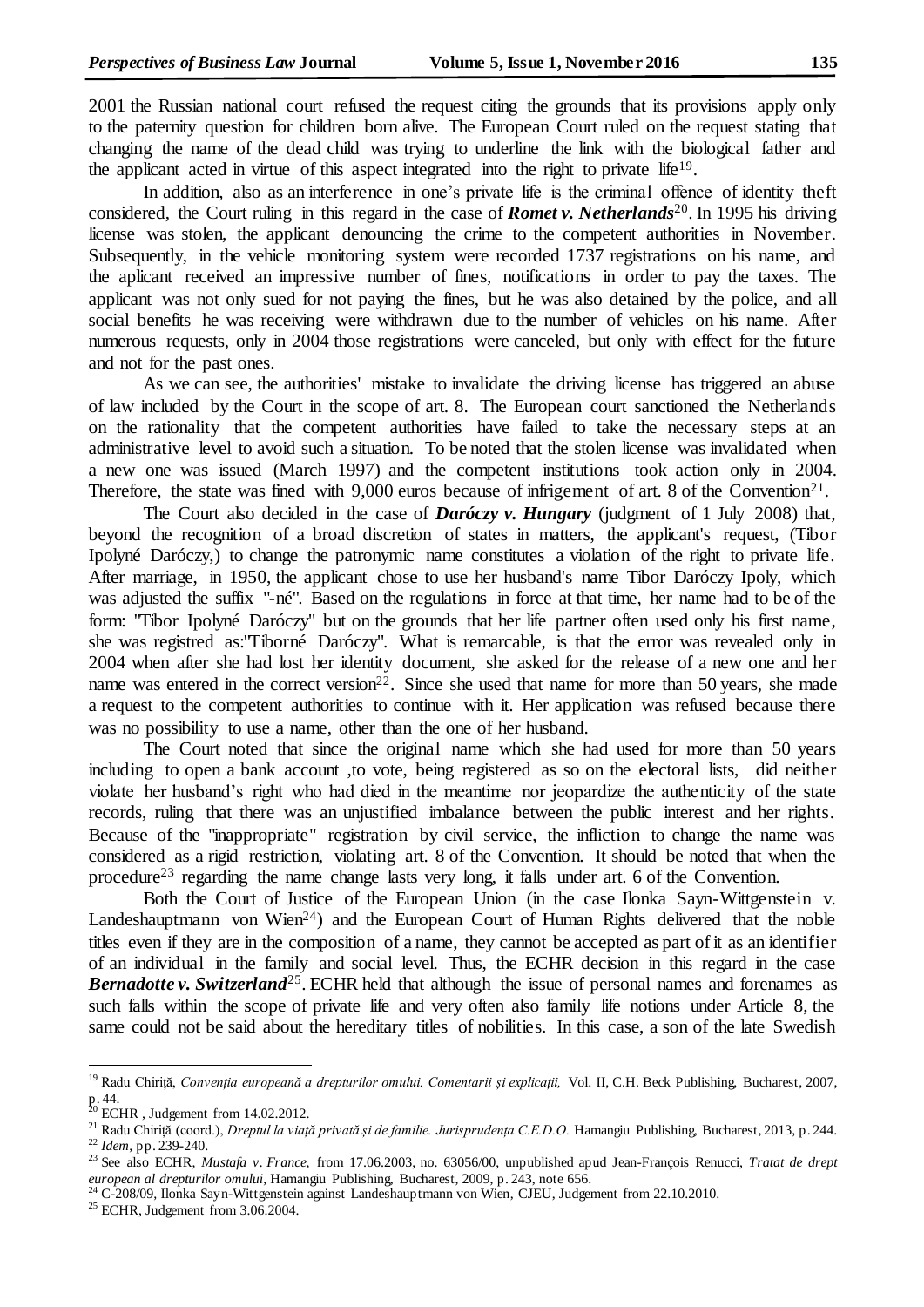King Gustav VI Adolf complained that as a result of removing from him the title of prince (because of his marriage with the daughter of a foreign private person without the King's approval, and the subsequent refusal to restore his title by King Carl XVI Gustav) amounted to interference with his right to respect for his private life. The applicant stressed that the title of prince, given to him at birth, should be considered as part of his name or of his identity in the same way as a name. The humiliation caused by the removal of his title of prince was no less than that caused by the deprivation of a name.

As an example of humiliation, the applicant stated that he had to hand over a number of orders and decorations as well as his royal passport. According to him, he was 'thrown out of his family' and was deprived of all financial means, as his name was removed from the Civil List and his bank account was immediately frozen. In vain, he tried to earn his own living; for instance, his application to become an assistant film director was rejected 'due to intervention by the King'. In addition, often when travelling abroad, he had been exposed to embarrassment and humiliation in the face of questions as to how it was possible that a descendant of King Gustav VI Adolf was not invited to gatherings of the European royal houses and other occasions. These awkward situations had left him and his wife, Marianne, with a degrading and humiliating sensation of being suspected of having committed crimes or other reprehensible conduct as the reason for the loss of title. By rejecting his petitions for restoration of his title, the current King, who was himself married to a commoner, had contributed to increasing that suspicion.

Nevertheless it was indicated that the dispute in question did not concern an arguable claim under the ECHR. Once the Court has ruled that a title is not part of a person's name, refusing to grant him this title does not fall within the scope of art. 8, thus it is not considered a violation of Article 8 of the Convention.

To give also some examples of manifestly ill-founded cases in which the interventions, though falling within the scope of private life as such, were found not to be serious enough to amount to interference as required by Article 8, one can start with *Hagmann- Hüsler v Switzerland*<sup>26</sup>. The applicant complained that she had been refused permission to stand for election to the Parliament under her maiden name of Lucie Hüsler, or possibly as Lucie Hüsler, the wife of Hagmann. In particular, she alleged that, since she was known to the public by the name of Hüsler, this refusal damaged her prospects of being elected. The ECHR, however, noted that the Swiss authorities gave the applicant the option of adding the name Hüsler after the name Hagmann and the applicant had thus a reasonable possibility of precise identification available to her. As a result, there was no appearance of a violation of Article 8 and the complaint was manifestly ill-founded.

Another example is the case *Stjerna v Finland*<sup>27</sup>. The Finnish applicant complained about his inability, under Finnish law, to change his surname from Stjerna to Tavaststjerna violated Article 8. Citizen of Finnish nationality, Stjerna was born in 1936 and he was working as a customs inspector in Helsinki. In 1989, he requested the authorities to change his surname in Tavaststjerna, the name of his ancestors. His request is refused in 1990 under Art. 10 $q2$  of the Finnish law applied since 1985 to names. He claimed that his Swedish surname caused problems as it was liable to be mispronounced by Finnish speakers, causing delays in mail and giving rise to a nickname. According to the provisions in force is brought into question the continued use of the name concerned by the applicant's ancestors, since the first user of the current name was a child resulted outside marriage.

The Court considers that the name issue in the present case, falls within the scope of art. 8 as the element that provides identification of a person and connection with a particular family. Furthermore, the applicant's arguments submitted in order to an infringement to the right to private life were the following: the inconveniences caused by spelling and pronunciation of the current name, the attribution of nicknames based on its name, the commitment to long deceased ancestor whose name requested to use. In these terms, the Court ruled that the authorities' refusal to change his patronymic do not represent a violation of the rights enshrined in art. 8, taking into account the criterion for determining the situations for name change by the Finnish authorities<sup>28</sup>. The facts from

 $26$  ECHR, Judgement from 15.12.1977.

<sup>27</sup> ECHR, Judgement from 25.11.1994.

<sup>28</sup> Jean-François Renucci, *Tratat de drept european al drepturilor omului*, Hamangiu Publishing, Bucharest, 2009, p. 243.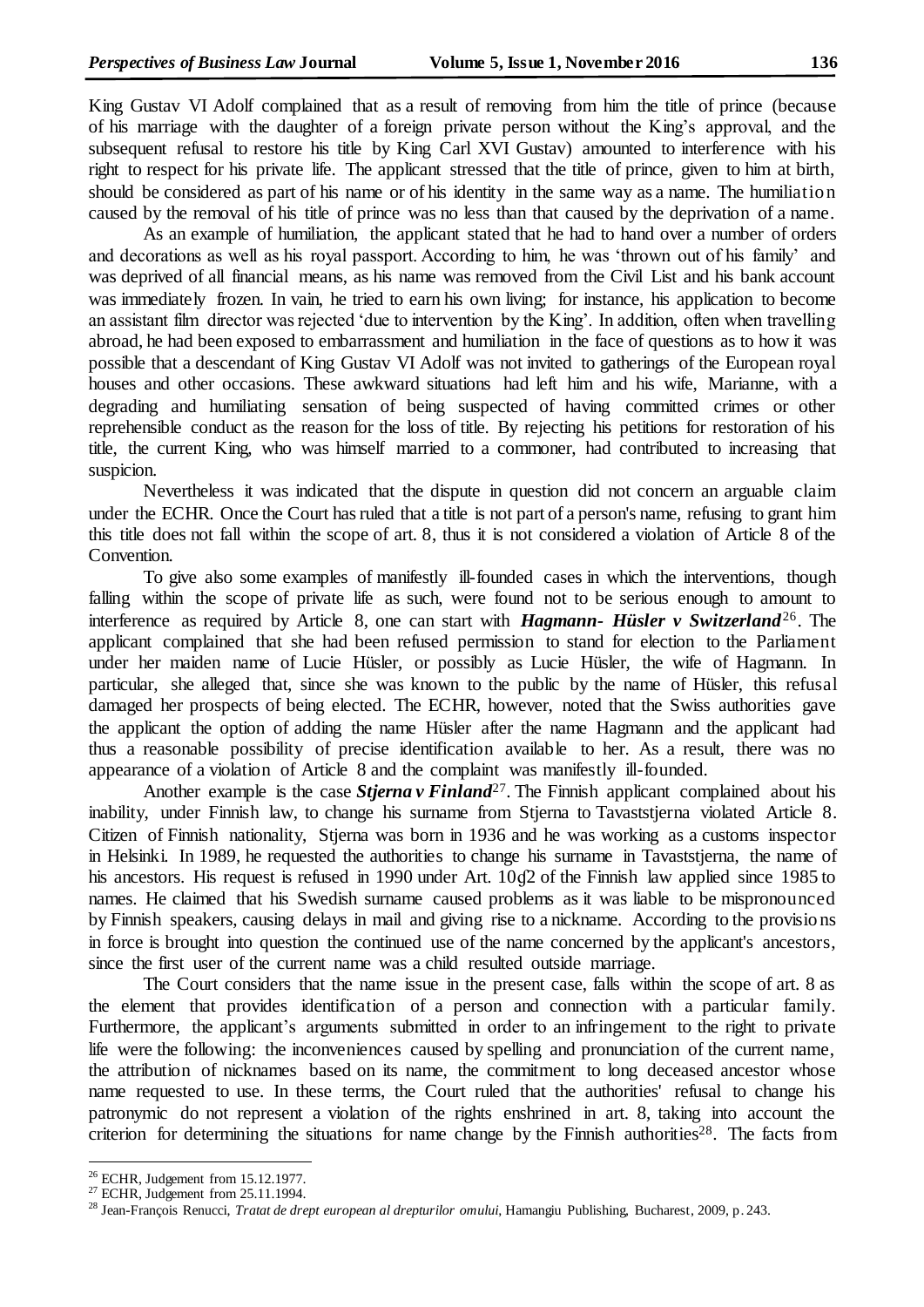this case were not classified in any sphere of article 14 ECHR, such a decision has been influenced by the premise that the name had not been used constantly by the petitioner's family members. The Court, therefore, found that there has been no violation of art. 8 in conjunction with art. 14 of the Convention.

Moreover, the choice of a forename<sup>29</sup> of a child exerted by his parents fall within the concept of "private life" according to European court. So in *Guillot v. France*<sup>30</sup> the refusal of the civil status officer to record the forename wanted, was invoked as representing a not admitted violation of the Convention<sup>31</sup>. Gérard Guillod with his wife, Marie-Patrice, decided to assign their daughter as forename "Fleur de Marie" joined the other two forenames Armine, Angéle. Fleur de Marie was actually the name of a character from "Mysteries of Paris" by Eugene Sue. Both the officer of civil status and the french courts to whom they addressed, rejected their demand. The Court of Appeal (Versailles) in 1984 and the Court of Cassation in 1986 upheld the judgment of the first court, which admitted just adding the words "Fleur-Marie" on the grounds that a name can not be made up of a word that is articulated and preceded by a preposition and besides this, it was not part of any calendars of that period from which according to the dispositions in force the Freanch choosed their forenames.

Although, as noted in article 8, there are no clear provisions for including the forename in its scope, the quality of means of identifying a person concerns private and also family life. In addition, the method of establishing the forename by the parents take the form of an emotional and intimate processes included in this area of private or family life. In light of the foregoing, the court did not find that the inconvenience complained about the applicants was sufficient to raise an issue of interference with either their private or family life according to art.8 ECHR.

Furthermore, it should be observed the judgement from *Salonen v Finland*<sup>32</sup>, which concerned the refusal to register the name 'Ainut Vain Marjaana' ('The One and Only Marjaana') and in which it was found that if the reason for preventing the registration of a forename was to protect a person from inconveniences caused by his name, the Contracting States enjoyed a wide margin of appreciation.

Otherwise, in the cas of *Johansson v. Finland*<sup>33</sup>, the plaintiffs have requested permission to the authorities, such as their child, born in 1999, to wear as first name "Axl Mick". The request was denied invoking the ground that the written formula of the forename asked does not correspond to how the others Finnish forenames are written. The court which they addressed, ruled that the forename "Axl" is not compatible with the practice relating to names in Finland and to be accepted such a request it must first be supported by the relationship based on nationality, family or other situations that justify a link with another state that would impose such a formulation.

As in the case Guillot v. France, the Court included the first name in the scope of art. 8 of the Convention and it has ruled that the public interest may be affected by certain practices in this matter such as the use of ridiculous formulations, being touched in the same time also the child's interests. Since the forename in question was not different from other similar formulas accepted in Finnish law as "Ulf"or "Alf" and by the fact that the same formula had previously been accepted by Finnish authorities as first name (three people had been registered with the same appellation, above), in conjunction with the impossibility of bringing harm to the child, led to the premise that there is no sufficient evidence to prove the negative effect that would have the use of such formulas on the cultural identity or on the language of that country<sup>34</sup>.

A different approach from the Court is noted in the case of *Güzel Erdagöz v. Turkey*<sup>35</sup>. The Turkish authorities' refusal to correct the spelling of the forename was motivated by the fact that the

<sup>29</sup> Ion Dogaru, Sevastian Cercel, *Drept civil. Persoanele*, C.H. Beck Publishing, Bucharest, 2007, p.149.

<sup>30</sup> ECHR, Judgement from 24 October 1996.

<sup>31</sup> Corneliu Bîrsan, *Convenția europeană a drepturilor omului. Comentariu pe articole*. C.H. Beck Publishing, Bucharest, 2006, pp. 604-605.

<sup>&</sup>lt;sup>32</sup> European Commission of Human Rights, 2 July 1997(First Chamber).

<sup>&</sup>lt;sup>33</sup> ECHR, Judgement from 6.09.2007.

<sup>34</sup> Radu Chiriță (coord.), *Dreptul la viață privată și de familie. Jurisprudența C.E.D.O.* Hamangiu Publishing, Bucharest, 2013, pp. 235-236.

<sup>35</sup> ECHR, Judgement from 21.10.2008.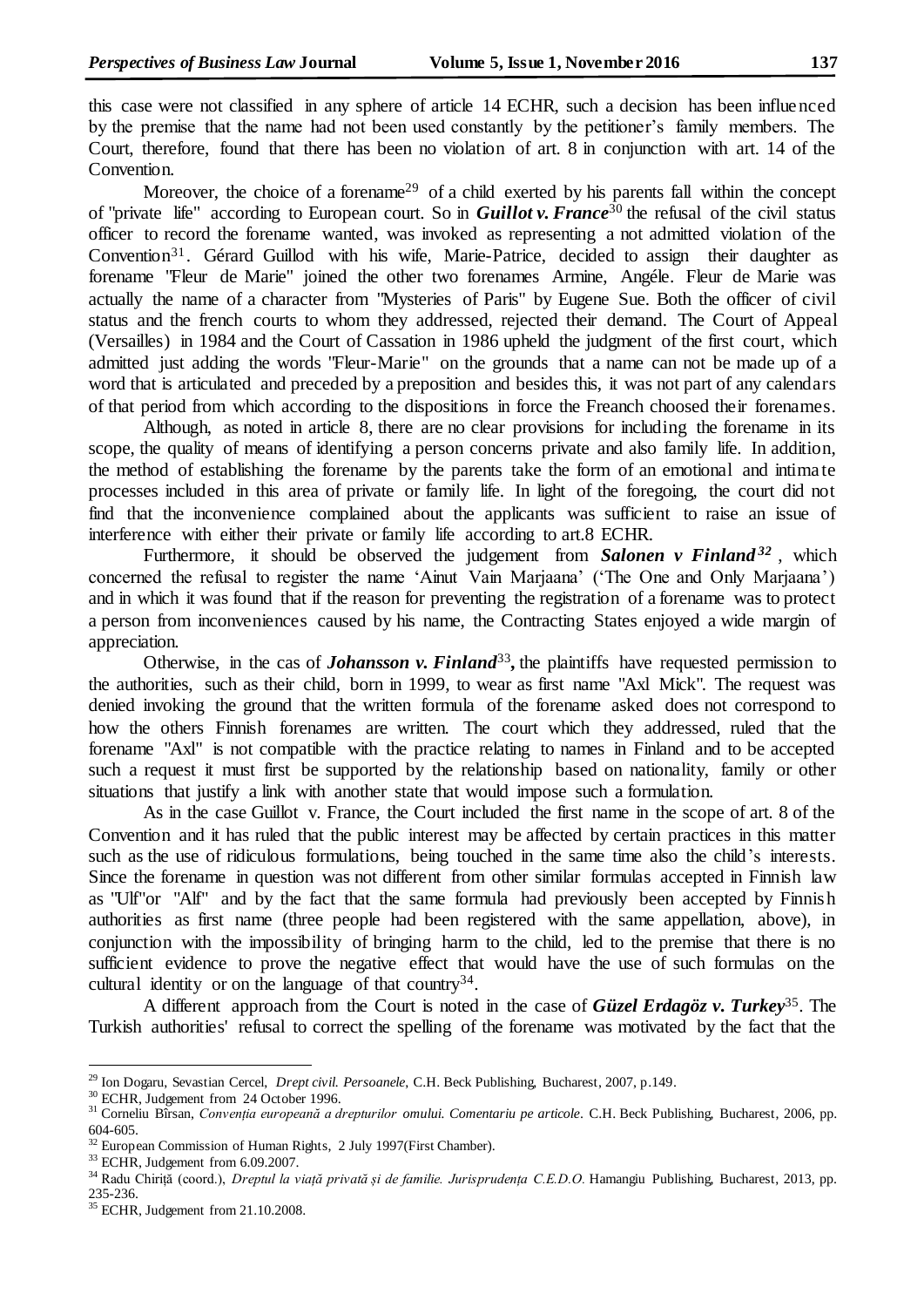formula "Gözel" sought by the applicant is based on a regional pronunciation and not the national language dictionary. In addition, the Court has sanctioned that the refusal of the applicant's request, the Turkish courts have not invoked reasons of public policy or public interest but of regional character and the unwritten formula. Therefore, the Turkish state has not fulfilled its obligation to state clearly and in detail the procedure aimed at rectifying forenames and the authorities'tasks in such situations through national legislation. The Court, based on the finding that it is not justified and necessary such restriction in a democratic society, decided that there is a violation by the Turkish state in the right of private and family life according to article  $8$  ECHR<sup>36</sup>.

Also the Turkish state is concerned and in the case *Kemal Tașkın, Medeni Alpkaya, Abdulkadir Fırat, Emin Anğ și Emir Ali Șimșek*<sup>37</sup> , this time, it were raised problems posed by the use of Turkish alphabet in spelling of a first name in the identification documents. So, the applicants who had Kurdish origin, hve been denied the request to modify their forenames, motivating that the chosen names could not be transcribed in Turkish as it contained more letters than the 29 that make up the alphabet. They wished that the phrase "Kemal" should be replaced with the first name of Kurdish origin "Dilxwaz" (desire). In the same sense, they wanted to use the same words of Kurdish origin "Xoşewist" (respectable) and "Berxwedan" (resistance) as first names.

The Court in this case found that there was interference in the sense of art. 8 but it is justified since the imposition of the Turkish state's official language use in official documents was meant to avoid certain disruptions and was seeking to protect the rights of citizens. Furthermore, Turkey is one of the member states of the International Commission on Civil Status (ICCS) and the Convention no. 14 of this Commission, settled out the rules for the transposition of names, including rules on phonetic transcription. Therefore, a transposition of required formulas in Turkish language would not only have given rise to bizarre, ridiculous words but would have created a series of phonetic difficulties. Also, under the provisions set out in the ICCS, it was compulsory required that the transcript of the name should be literally, a thing impossible because in those particular phrases there were included letters that hadn't their equivalent in the Turkish alphabet. So, unlike the case Güzel Erdagöz v. Turkey, in this case, Turkey is no longer sanctioned stating that authorities had not exceeded its powers, not been confirmed a violation of art. 8 of the Convention.

Though the issue of names is a fertile breeding ground mainly for all kinds of interference with private life, there are a lot of examples in which a person's name also concerned his or her family life. The ECtHR has stated that there are a variety of recognised public interest considerations which well justify state regulation and restrictions on name changes and choice, such as upholding the unity of the family name (which in itself reflects the unity of the family towards the outside world), importance placed on the child being united, by means of its name, with the family name, preserving the stability required in the legal rules governing names, or accurate population registration. Unless such regulating restrictions have not treated men and women differently, they have not amounted to discrimination in violation of Article 14 in conjunction with Article 8, they have been found compatible with respect for family life in the majority of cases.

Swiss law infringes art. 8 in conjunction with art. 7 of the Protocol when is allowed only the wife, not the husband to join the common name determined by marriage, the name used by her before marriage. Therefore, it is a violation of both the right to family and private life and the principle of equality between spouses. In addition, such a situation is an infringement of art. 14 of the Convention, according to which it is prohibited the discrimination based on the values that it protects.

In this manner, in *Burghartz v. Switzerland*<sup>38</sup>, the Court stated that the issue of designating patronymic name is no longer just a matter for the national states<sup>39</sup>, but also it circumscribes the scope of the rights recognized at European level, disputes arising in this matter being dealt with by the European courts. The applicant in this case has dual citizenship, both Swiss and German. Burghartz

<sup>36</sup> Radu Chiriță (coord.), *Dreptul la viață privată și de familie. Jurisprudența C.E.D.O.* Hamangiu Publishing, Bucharest, 2013, pp. 235-236.

<sup>&</sup>lt;sup>37</sup> ECHR, Judgement from 1.02.2010.

<sup>38</sup> ECHR, Judgement from 22.02.1994.

<sup>39</sup> Jean-François Renucci, *Tratat de drept european al drepturilor omului*, Hamangiu Publishing, Bucharest, 2009, p. 243.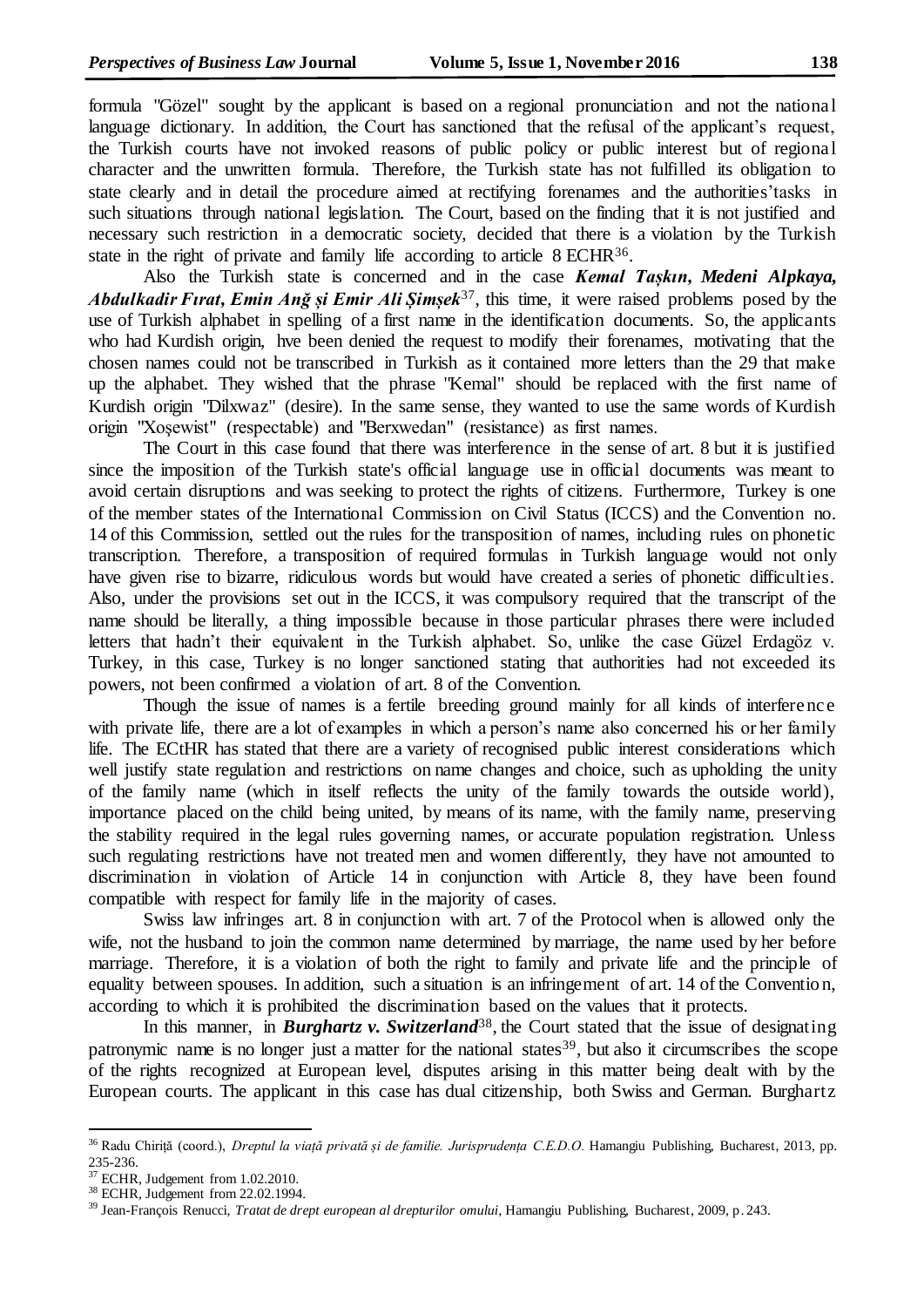Susanna married in 1994 in Germany, with Albert Schnyder. He is a Swiss citizen. According to existing legislation at that time in Germany, the wife can use her name, Burghartz, as a patronymic, and the husband chooses to reunite them, Burghartz-Schnyder. Swiss authorities refused to recognize names such as the husbands established and they determine as a common name the one of Schnyder. The applicants dispute that their request has been denied, and once with the entry into force of the Swiss Civil Code (01/01/1988), the Federal Court accepted their request in that it recognizes as a common name that of Burghartz, dismissing her husband request to use the names reunited.

Furthermore, Swiss Civil Code allowed only the wife to join the common name acquired by marriage, the previously name used by her, but did not allowed it to the husband. The Court finds a violation of equal treatment under Art. 14 in conjunction with art. 8 of the Convention, since it carried out an unjustified difference in treatment<sup>40</sup>. In this regard, the regulation of the right to a name in the national legislation must aim to balance the options offered relating to names of spouses, regardless of national traditions and culture.

In terms of discrimination<sup>41</sup> on sex, in this circumstances, Swiss law allows only the wife to wear the name reunited and not to her husband. It is therefore the principle of equality between spouses, even if one of them chooses to use the common name and the other the names reunited, but it is necessary that both partners are to be given the same right $42$ .

Contrary to this solution, the Court states in the *G.M.B and K. M. v. Switzerland*<sup>43</sup> rejecting the applicants' request to assign their child's surname the lat name used before marriage by the wife. Therefore, after marriage they opted, under Swiss law, to use as a patronymic that of the husband, although they could choose the wife's one. Later, in 1995 when they had a little girl, they applied for her registration with the wife's surname, request that the authorities have rejected. The Court analysed this issue through the protection imposed by art. 8 and found that there was no interference in this right because the applicants have not shown any inconvenience that might meet their daughter by using the patronymic name that they use as husbands and that it is a result of their choice when they married. In addition it was retained to maintain the same patronymic by virtue of family unity. The Court considered that it is in the society's interest to protect the child's interests through such judgement, taking into account also the degree of flexibility of national law. So, in this situation the Swiss state has complied with the obligations that were imposed on the basis of art. 8.

At the level of the Council of Europe, there was the direction that the patronymic name for spouses should be chosen by respecting the principle of equality between them. In this matter, the Court draw some signals in the judgment *Ünal Tekeliv. Turkey*<sup>44</sup>, ruling on the issue of the name's use after marriage. So, since Turkish law does not allow the wife after marriage to continue in using her own patronymic, but requires her to use her husband's name, such a situation falls within the sphere of article 8, representing a violation of it. The applicant requested that she should use her own surname and not that of her husband's, taking into account her profession, she was a lawyer, she had all the business records under that name and in addition, she was also known with that last name in the professional environment.

The rejection of her request on the ground that the law requires the wife to wear the husband's name for the purpose of the family unity, given that all European countries provide a right of choice, constitutes a infringement of the principle of equality between man and woman. The suggestions of the European court aimed the acceleration of reforms in family law field, taking into account the present judgement, as an interference of Art. 8 and 14 of the Convention. This traditional name system in which the spouse retains the name used before marriage, and the wife is bound to use his name once they married, is considered to rely on the old premise that places man on a major role, while

<sup>40</sup> Marieta Avram, *Numele soților în dreptul român și în lumina Convenției europene pentru protecția drepturilor omului și libertăților fundamentale, "*Curierul Juridic", no. 10/2002, p. 4.

<sup>41</sup> Iulius Cezar Dumitrescu, *Un aspect privind reglementarea alegerii numelui de familie de către soți,* " Dreptul", no. 10, 2004, p. 134. <sup>42</sup> Marieta Avram, *Numele soților în dreptul român și în lumina Convenției europene pentru protecția drepturilor omului și libertăților* 

*fundamentale, "*Curierul Juridic", no. 10, 2002, p. 6.

 $43$  ECHR, Judgement from 27.09.2001.

<sup>44</sup> ECHR, Judgement from 16.11.2004.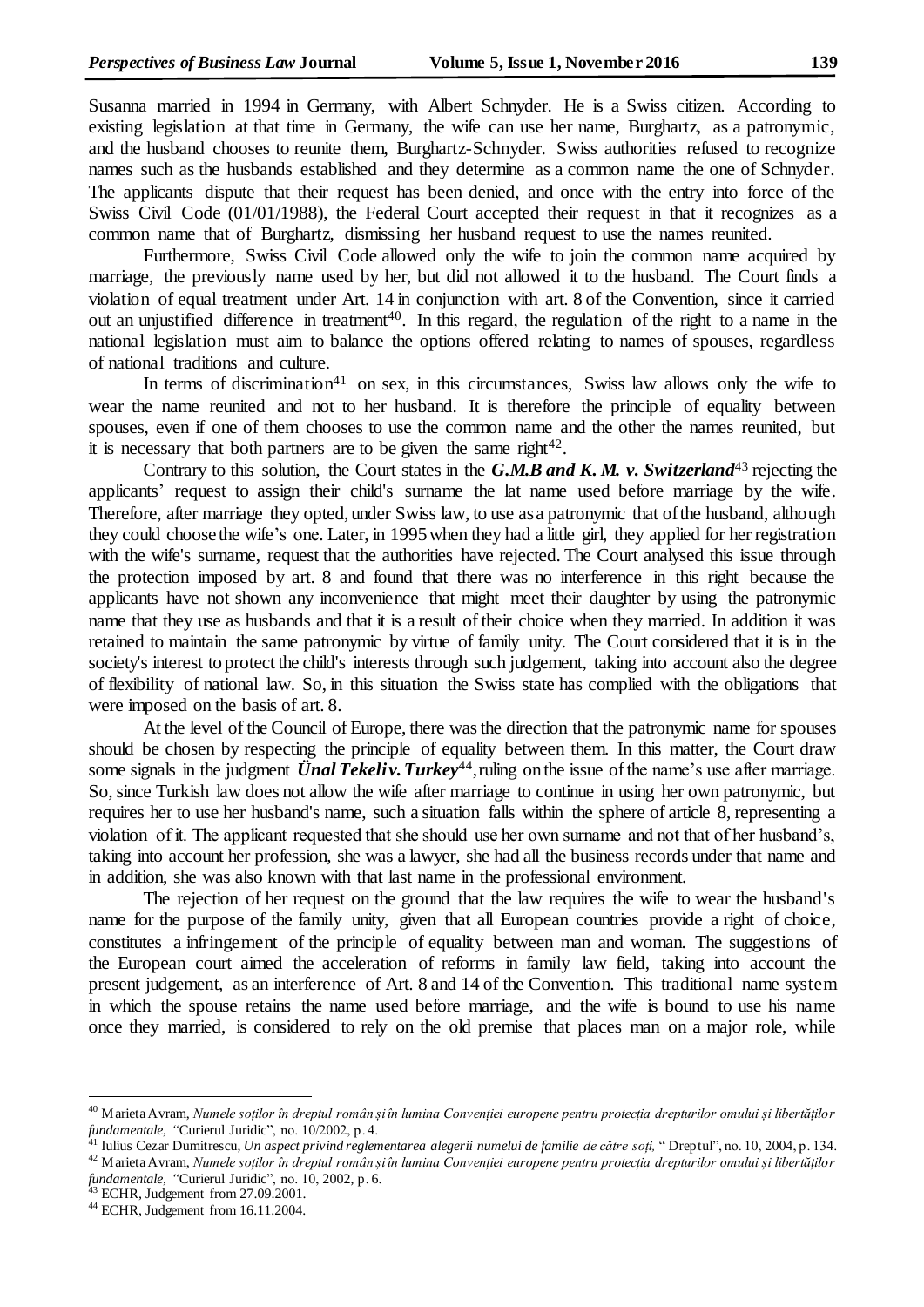woman are having a secondary one. Currently, the non-discrimination<sup>45</sup> principle requires the dismissal of these exceeded conceptions.

## **3. Conclusions**

In everyday actions, one person must prove his identity through his personal status but also through the nature of relations between members of different families. The issue is complicated because there are different legal cultures, imposing distinct manner of attribution and recognition of name<sup>46</sup>. The consequence is represented by unpleasant situations in which citizens of a country are using different names specific to the procedure of each state. This lack of harmony at an international level causes a difficult procedure for proving a person's identity<sup>47</sup>. Another aspect of one's right to a personal identity is that represented by the posibility given to the States to regulate and limit the freedom of their citizens, to freely determine under which names or surnames they want to live and exist, fact that has generated a significant amount of case law before the Convention organs.

European Convention on Human Rights does not expressly regulate the right to a name. Thanks to dynamic interpretation of the Article 8 of the Convention, the name is a relevant element of private and family life, issues also demonstrated through the caselaw of the European Court of Human Rights. The Court included under article 8 of the mother's request to change the name of her dead child which sought to underline the connection with the biological father (Znamenskaya v. Russia) to the authorities' refusal to grant a change of the last name through the administrative procedure (Stjerna v. Finland). In addition, the Court finds a violation of Article 8 of the Convention by the problem imposed by the Swiss law that allows only the wife, not also the husband, to join the common name acquired as a result of marriage, the maiden name (Burghartz against Switzerland). Contrary to this solution, in a similar situation (G.M.B and K.M. v. Switzerland) the Court does not constat an interference in articole 8, therefore it is rejected the applicants request to give their child as a surname, the maiden name.

It is noted also the inclusion in the scope of protection of Article 8, of the first name of the natural person. Therefore, the Court has established that the public interest may be affected by certain practices in the forename's field (Guillot v. France) such as the use of ridiculous formulations, that could affect the child's interests (Johansson v. Finland). A different approach of the Court on the right to a forename, it is observed in the judgement of Güzel Erdagöz against Turkey, where it is sanctioned that in the refusal of the request, the Turkish courts did not invoke reasons of public policy or public interest, but only the regional and unwritten character of the required formula. On the other hand, falls under Article 8 and the problems posed by the use of the Turkish alphabet in the forename's spelling in the identity documents (Kemal Taskin, Meden Alpkaya, Fırat Abdulkadir Emin Emir Ali Şimşek and Ang v. Turkey).

It is classified as an infringement of the right to private life, the applicant's compulsion to renounce to the name given more than 50 years ago, as a result of loopholes in legislation when it was determined. It also represents an infringement of family life under the same article as the name played a deep connection with her dead husband, in order to preserve unity that characterizes family relationships (Daróczy v. Hungary).

The Court has drastically sanctioned the intrusion in family life and the non-compliance of the principle of gender equality. The inability to use her maiden name after marriage, is classified as an infringement in the meaning of the article 8 (Ünal Tekeli v. Turkey). It was included in the concept of private life even the offence of identity theft (Romet v. Netherlands). On the other hand, the Court refuses to include hereditary nobility titles in the field of personal names and forenames (Bernadotte against Switzerland).

Therefore, the national authorities are granted freedom in regulating the procedures applicable to this aspect of private and family life. The multitude of national solutions is justified on different legal

<sup>45</sup> Jean-François Renucci, *Tratat de drept european al drepturilor omului*, Hamangiu Publishing, Bucharest, 2009, p. 244.

<sup>46</sup> Isabelle Veillard, *La dévolution du nom de famille*, *"*Etudes Suisses de Droit Comparé", no. 1, 2006, p. 2.

<sup>47</sup> Oana-Nicoleta Retea, *Aspecte privind armonizarea legislației cu privire la dreptul la nume în context național și european, "*Revista de Științe Juridice-"Supliment 2014, Universul Juridic Publishing, Bucharest, p. 76.